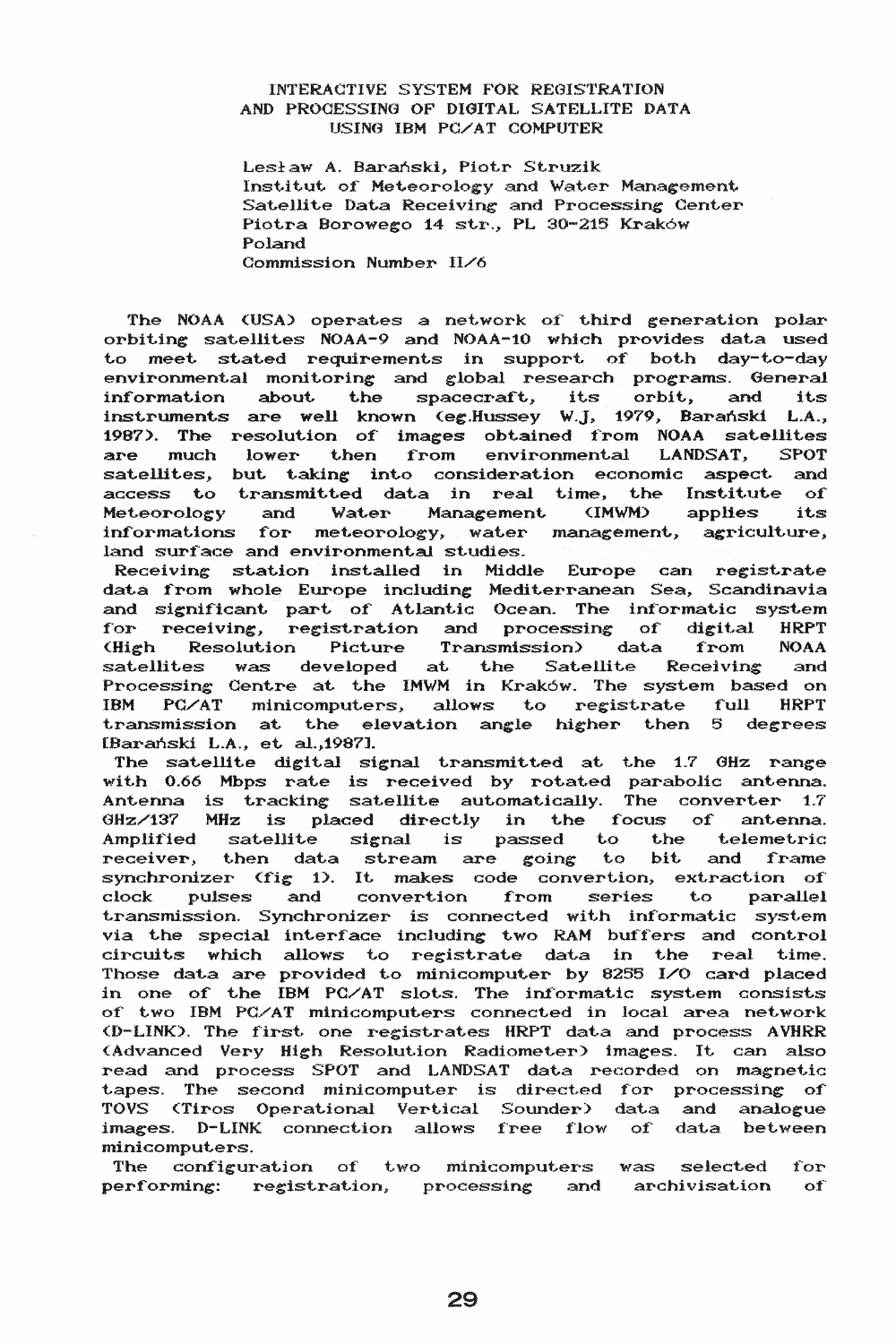

 ${\tt Fig.1.~Block}$  - diagram of the hardware for  $\,$  processing  $\,$  of  $\,$  NOAA,  $\,$  SPOT. LANDSAT satellite data.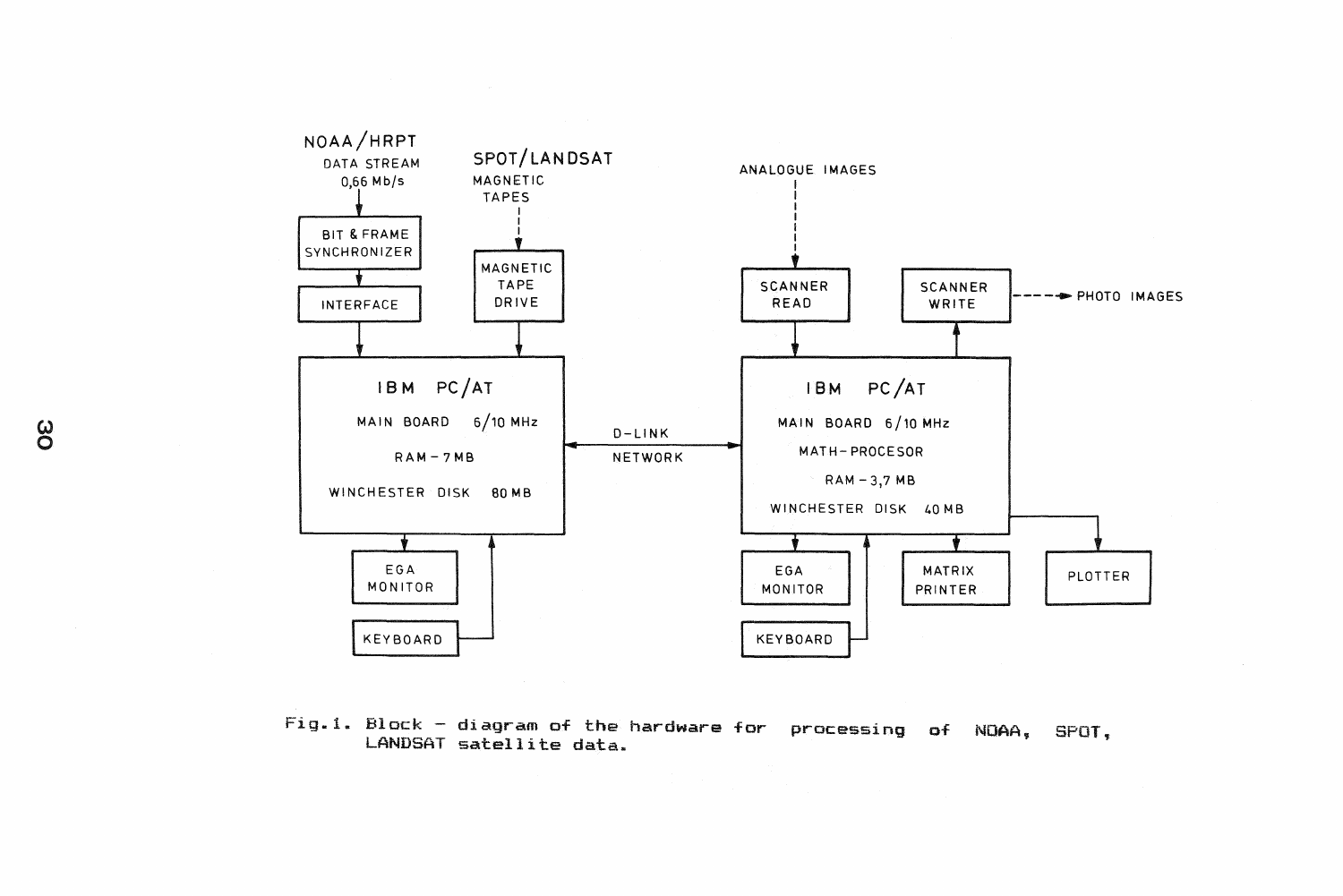satellite data. The first minicomputer connected to receiving station is equiped with:

-main board, -RAM extention to 6 MB, -FDD/HDD controller connected with floppy disc and Winchester disc 80 MB, -8256 I/O card, -EGA card connected to the high resolution EGA monitor. -magnetic tape controller, -two magnetic tape drives, -D-LINK adapter.

Presented configuration allows to registrate large capacity of data, its process and archive.Enchanced Graphics Adapter (EGA) permits visualisation of satellite images with resolution  $640x350$  pixels, using  $16$  colours selected from  $64$  colours palette.

The second minicomputer configuration consists of:

-main board with 6/10 MHz clock, math-processor and 1 MB RAM. -3 MB RAM extention, -FDD/HDD controller with 40 MB Winchester disc,  $-8255$  I/O card connected via AD/DA converters to scanner-digitizer and photoregistrator, -plotter, -D-LINK adapter.

Presented configuration allows to:

-read and process analogue images, -obtain the hard copy of processed satellite images, -process of TOVS data, -plotting of diagrams.

For created informatic system the specialized software has been made  $(fig 2)$ . During receiving time of HRPT satellite data,programme for the real time registration is executed. The decompregramme for the real time region over the encoding the corder of 45 MB real HRPT data is recorded in about 10 minutes. It. coresponds to part of the satellite orbit within radiohorizon of receiving station in Kraków. The content of HRPT transmission are listed below:

- -AVHRR images for day and night cloud mapping, oceanographic, hydrologic, Earth surface studies in  $5$  spectral channels  $(0.55-0.80, 0.725-1.1,$ 3.55-3.93, 10.5-11.5, 11.5-12.5  $\mu$ m),
- -TOVS data from which the vertical temperature, moisture and ozon profiles are calculated,
- -telemetric and calibration data.

After the end of transmission, programme for preprocessing of satellite data is executed. This programme performs the following functions: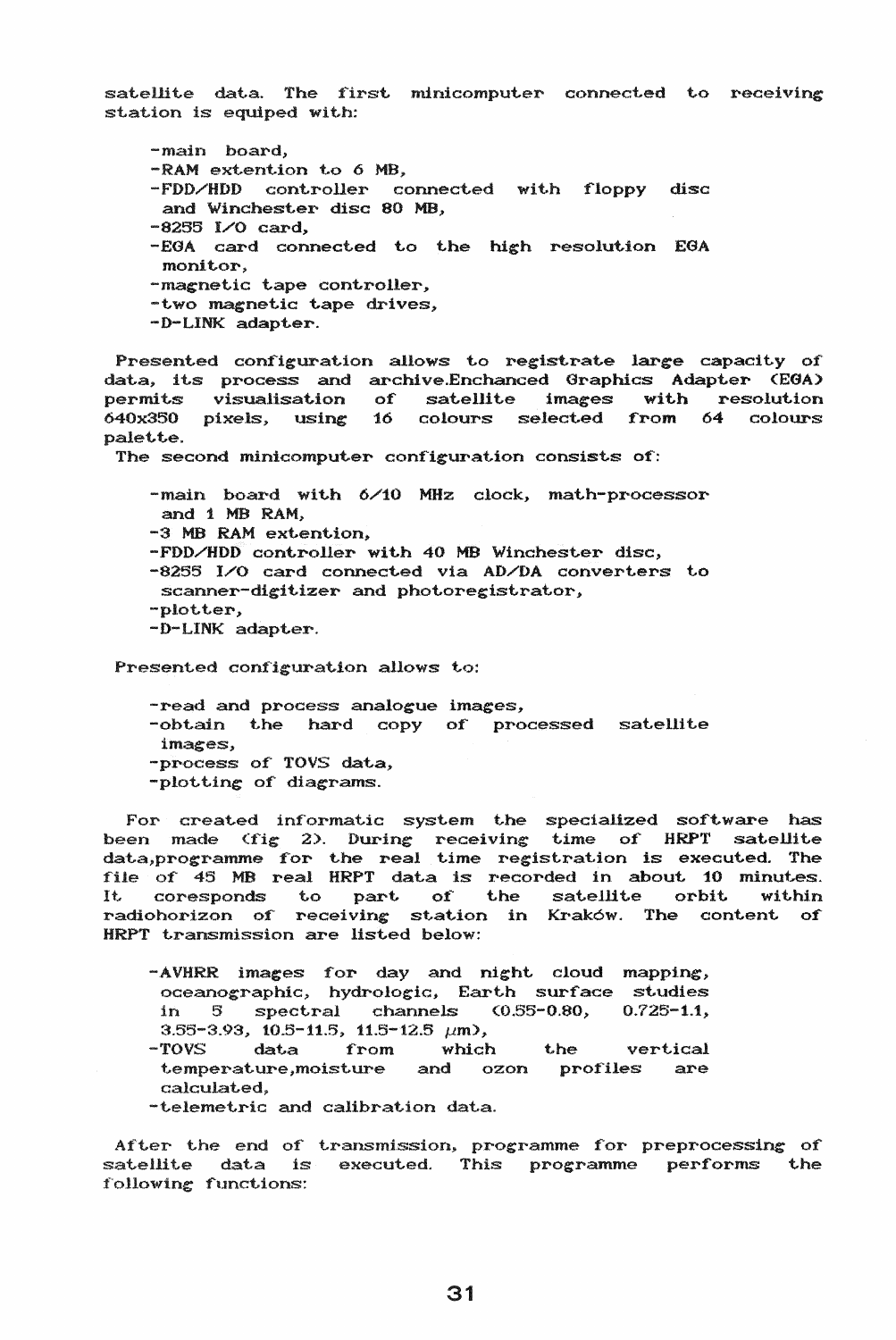

Fig.2. Block - diagram of the software for processing of NOAA, SPOT. LANDSAT satellite data.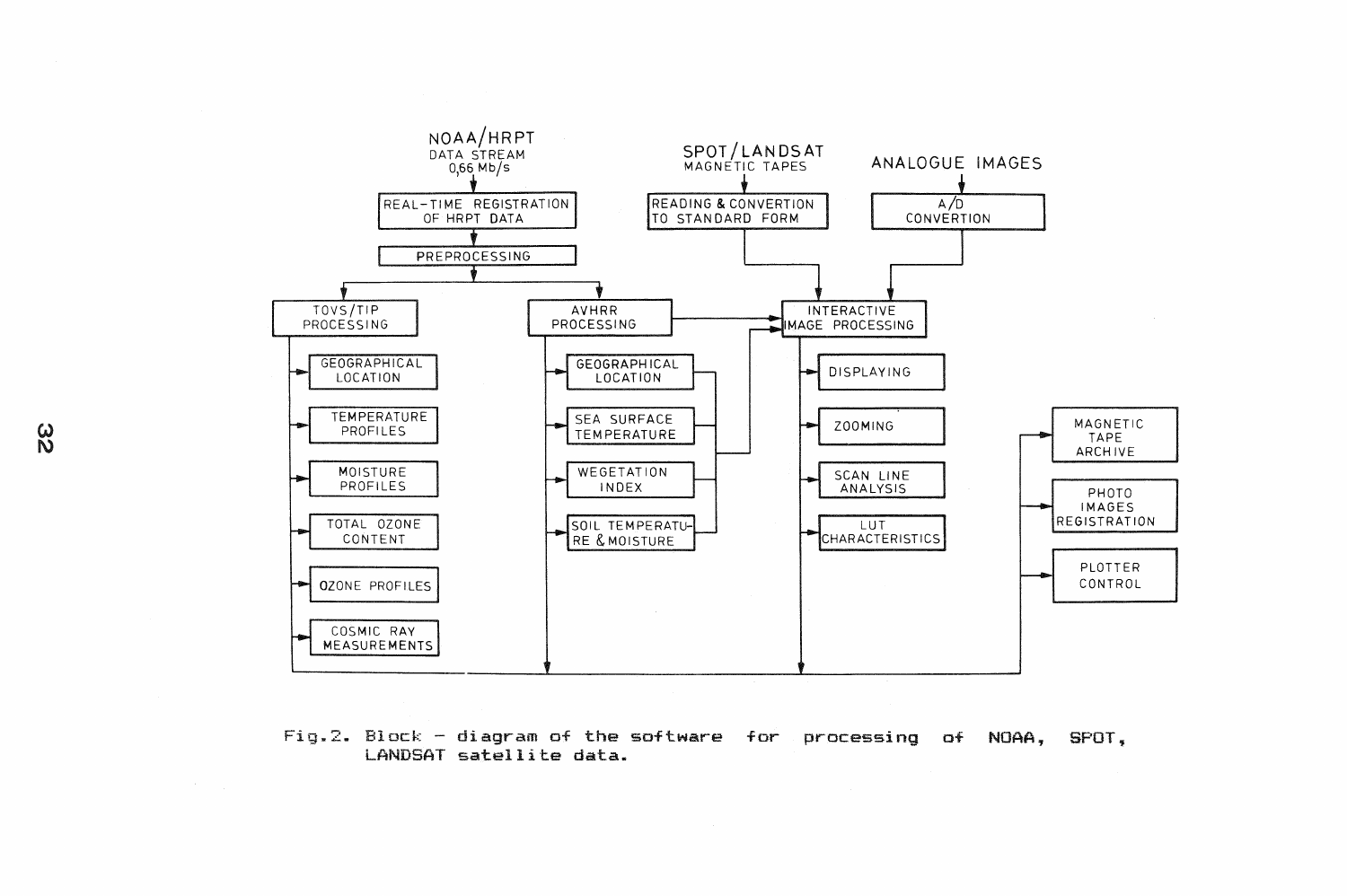- -extraction into separate files, AVHRR images in<br>different spectral channels and TOVS data different spectral channels and TOVS data<br>including time code at the beginning of each. including time code at the beginning of scan line,
- -identification of lost lines based on time code and insertion of artificial data into its place.

The time from 3 to 8 minutes for initial processing is necessary. TOVS data are transferred via D-LINK network to second minicomputer for processing.

The software for TOVS data processing consist of:

- -geographical location of satellite data [Borelowski J., 1987],
- -retrieval of vertical temperature profiles [Barański L.A., Rożemski K., 1985],
- -retrieval of vertical moisture profiles [Baranski L.A.> Rozemski K., 19861,
- -retrieval of ozone mixing ratio, profiles and its total content [Barański L.A., Rożemski K., 1987, Barański L.A., Mrugalski J., 1988], -cosmic ray measurements.

The results are presented in diagram form co-working with minicomputer, and can be stored on magnetic tapes archive. by plotter

The software for processing of AVHRR data consists of two separate blocks: the mathematical processing, visualisation of satellite images and results of calculations.The results of matematical processing are:

- -mapping of Baltic Sea surface temperature
- [Baranski L.A., Kobiec B., 19851,
- -soil temperature and moisture [Baranski L.A.,
- Mrugalski J., 1988],
- -vegetation index.

The image processing software has been made for visualisation of NOAA, SPOT, LANDSAT, NIMBUS etc. satellite images as well as analogue images read over by scanner digitizer. Image processing system permits to display images step by step from quick-look format (scale 1:4 of original image) up to enlarged parts of image (scale 128:1). The software allows to change displayed part. of' image or displayed channel. The cursor- placed on image can identify any pixel, displaying its coordinates and value as well as any line displaying its diagram. Analysis of the scan line permits selection of the Look up Table characteristics.

Every image displayed on monitor can be recorded on photoregistrator as black/white hard copy.

Presented informatic system based on IBM PC/AT for registration and processing of satellite data, working in local area network is open. Additional hardware and new interpretation software can be simply added by users.